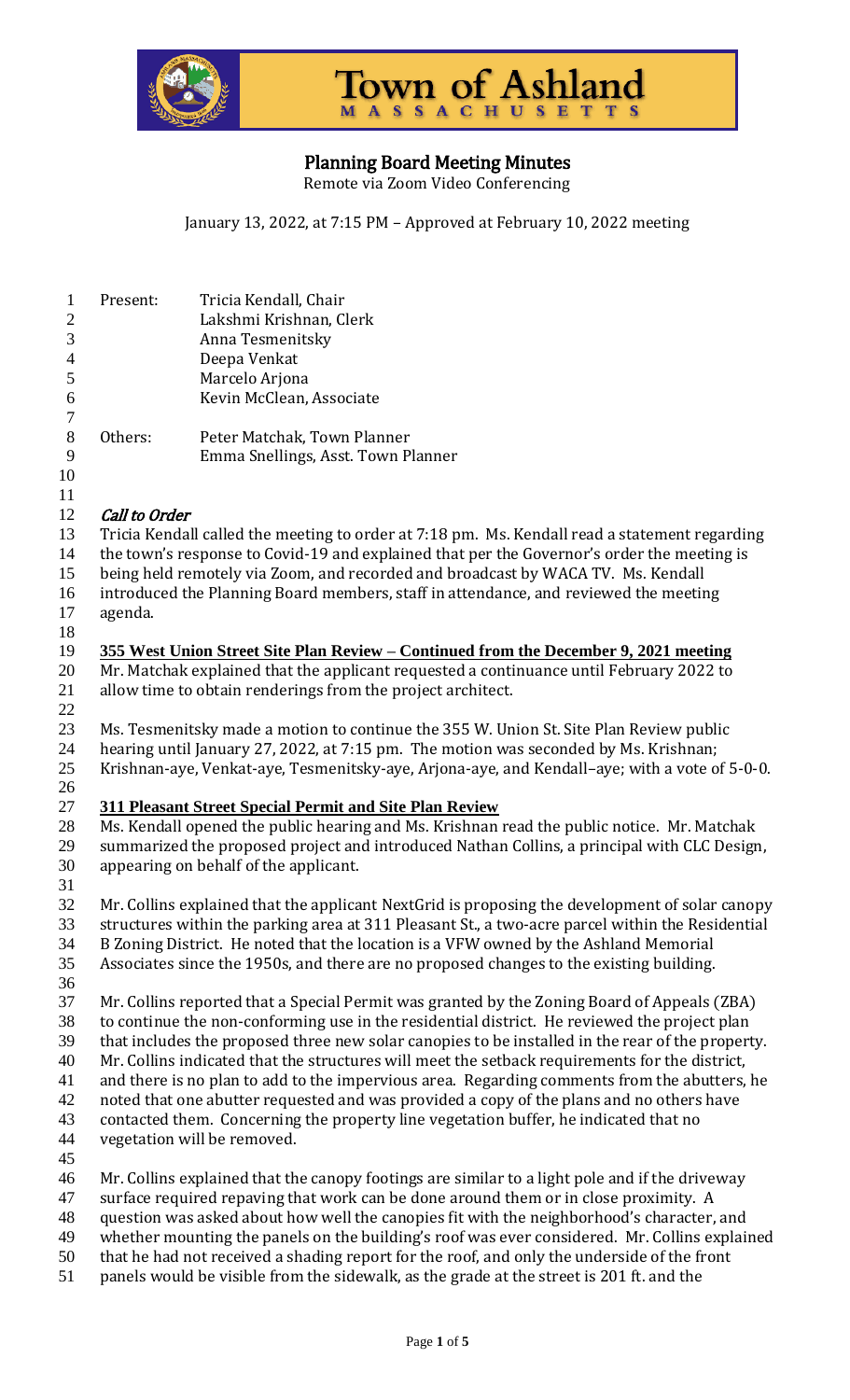- structures will be set about six feet lower. Also, the building will help shield the view of the
- panels from the street. Mr. Collins noted that he would consider adding evergreens to the front right-side of the property if doing so addressed the abutting neighbor's concerns.
- 
- Ms. Kendall opened the discussion for public comments.
- Kathy Rooney commented on possible solutions, such as swales, to help address the sheet flow from the property.
- Joe Magnani asked about the depth of the structure's support column. Mr. Collins responded that it would range from 10 ft. to 12 ft. deep, depending on the soil conditions, with a diameter of 3 ft. The final structural drawing will be submitted with the building permit. Mr. Magnani asked if any preliminary testing was done to determine if there are any hazardous materials related to the Nyanza plume are present on the site. Mr. Collins responded that no exploratory test pits have been dug in the location of the parking lot.
- 
- Mark Dassoni asked several questions about the town's Code 8.3 and 8.3.3, diagrams submitted with the proposal, and voltage controls.
- Joel Arbitemen commented on the visual impact of the panels, and the need to preserve the aesthetics of the community, especially along the Sudbury River and Marathon Park. He suggested that the board conduct a site visit to evaluate these points.
- 
- Roberta Soolman commented on the proximity of the project to the final phase of the Riverwalk and urged the board to complete a site walk to assess the impact.
- 
- Ms. Kendall asked that the board members to consider conducting a site walk. She also
- summarized the comments from the Board, asking for the applicant to consider additional vegetation, to obtain feedback from the owner of the abutting property on the eastside, and to obtain the Conservation Commission's input.
- 
- Ms. Tesmenitsky made a motion to continue the 311 Pleasant St. Special Permit and Site Plan review until the first Planning Board meeting in February 2022. The motion was seconded by Ms. Krishnan; Krishnan-aye, Venkat-aye, Tesmenitsky-aye, Arjona-aye, and Kendall–aye; with a vote of 5-0-0.
- **501 Pond Street Special Permit and Site Plan Review**
- Ms. Kendall opened the hearing and explained that associate member Kevin McClean will step 90 into the  $5<sup>th</sup>$  voting member seat of the Planning Board, as Ms. Tesmenitsky is a direct abutter of the site and therefore recused herself from the hearing. Ms. Krishnan read the public notice.
- 
- Mr. Matchak explained that the applicant, Trask, Inc., is proposing the development of 120 rental apartment units. Twenty-five percent of the units will be affordable and allocated to the 80% area median income (AMI); therefore all 120 units will count towards the town's shared housing inventory.
- 
- Mr. Matchak introduced the applicant's team, including Matthew Stevens and Ben Stevens,
- from Trask Development, Mark Kablack, the attorney representing the applicant, and Matt Morata, from Icon Architects.
- 
- Matthew and Ben Stevens provided a presentation that included an overview of their
- organization and the proposed mixed-use development at 501 Pond St. Matthew noted that 104 the project's civil engineer is Bruce Saluk & Associates, the landscape architect is Grady
- Consulting, and the traffic consultant is MDM Transportation.
- 
- He explained that the site is 180,396 sq. ft., and walkable to grocery stores and public
- transportation. The development will be serviced by town water, sewer, and underground
- electric and gas, however off-site work will be completed to increase the area's sewer
- connectivity. The site will be accessed by Converse Way, has no wetlands, and will mark the
- beginning of the ongoing MassDOT project.
-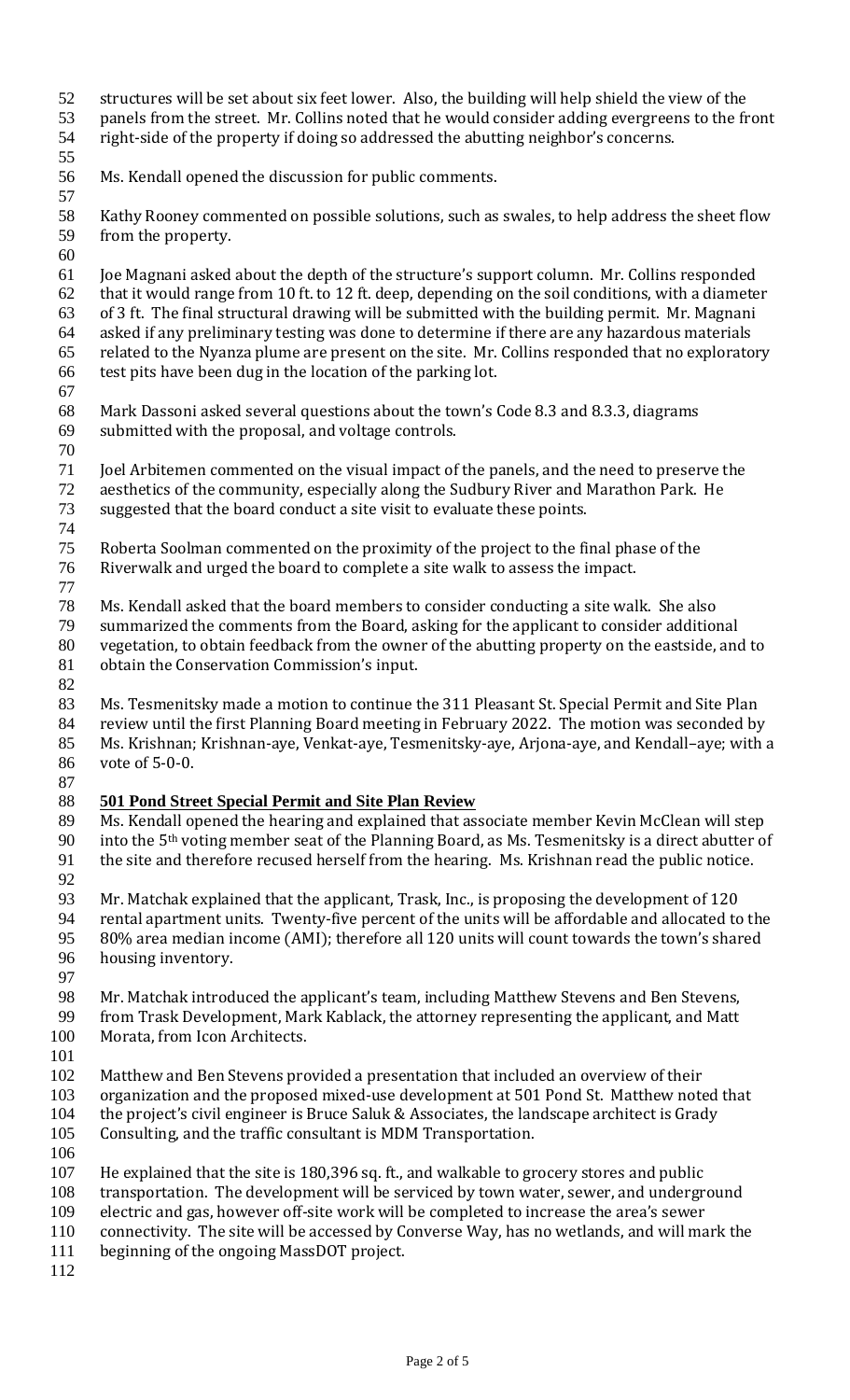- In addition to the 120 residential units (64 two-bedroom and 56 one-bedroom), there will be
- approximately 2,351 sq. ft. of ground floor, street-facing retail space. The project provides a
- total of 163 parking spaces: 9 spaces designated for retail use, and 155 designated for
- residential tenants and guests. The building is 4-stories, with onsite electric vehicle charging
- stations, solar panels and mechanical equipment on the roof hidden from the street view.
- 
- Matt Stevens said the project team met with the Board of Trustees of the Ledgemere condo
- association. Their primary concern was the vehicular connection between Converse Way and
- Meeting House Path, and they requested as much landscaping as possible in that area for
- buffering between the complexes. Five feet of landscaping is planned at the front of the
- property along the new 8 ft. pedestrian walkway.
- 
- Atty. Kablack reviewed the project's zoning analysis and noted that the property is within the Highway Commerce Zoning and the Pond St. Mixed-Used Overlay Zoning Districts.
- 
- Matt Morata provided an overview of the site, including the exterior green space layout,
- landscaping plan, building design, and floor plans. He indicated that only the top floor of the
- building will be visible from the Ledgemere condo development, due to dense landscaping and
- evergreen trees on the property line. Mr. Morata reviewed the proposed building materials,
- including 4- or 7-inch exposure lap siding in arctic white and Boothbay blue, board and batten
- for the attic story, and grey shades of brick at the front.
- 
- Ben Stevens explained that MDM Transportation completed a full traffic study, and concluded
- there were no alarming statistical evidence of a negative impact to Route 126 in relation to the proposed project. He also responded to a question about the size of the commercial
- component and said an economic study supported the proposed 2,300 sq. ft. of retail space,
- given the location, the deed restriction that prohibits tenants from operating a food
- establishment, and the lack of heavy foot traffic. Ben noted that an arborist reviewed the
- landscaping along Meeting House Path and felt the trees' root systems would not be impacted
- 142 by ground water or runoff, and if there were issues the applicant would address them.
- 
- Ms. Kendall opened the meeting for public comments.
- Mark Dassoni expressed his support of the project.
- 
- 148 Kelly Smith commented that she is a direct abutter, and the applicant has not contacted her. She raised concern regarding the impact the development will have on her privacy, and
- questioned the pathway from the property that is directed towards her front yard.
- 

 Joel Arbitemen raised concerns about the site's entrances and exits onto Rte. 126, the utilities, and the mixed-use designation, given the project is mainly residential and not in line with the town's economic development objectives.

- 
- Catherine Rooney questioned whether an apartment building aligns with the zoning change, and asked the board to consider the residents' wishes.
- 
- Chuck Lidz, the vice chair of the Sustainability Committee, expressed his support of the
- project's solar and electric utilities. He asked if electric vehicle charging stations are planned. Ben Stevens responded that there are 7 charging stations and heat pumps planned.
- 
- The members commented on whether the project's mixed-use proportions meets the intent of the overlay district, the traffic impacts, the building's design, and the use of open space. They
- asked the applicant to be prepared to address these points at the next hearing.
- 
- 167 Mr. Matchak asked the applicant to file a letter with the Town Clerk's Office to request a continuance.
- 
- Ms. Krishnan made a motion to continue the 501 Pond St. Special Permit and Site Plan review until January 27, 2022. The motion was seconded by Mr. Arjona; Krishnan-aye, Venkat-aye, Arjona-aye, McClean-aye, and Kendall–aye; with a vote of 5-0-0.
-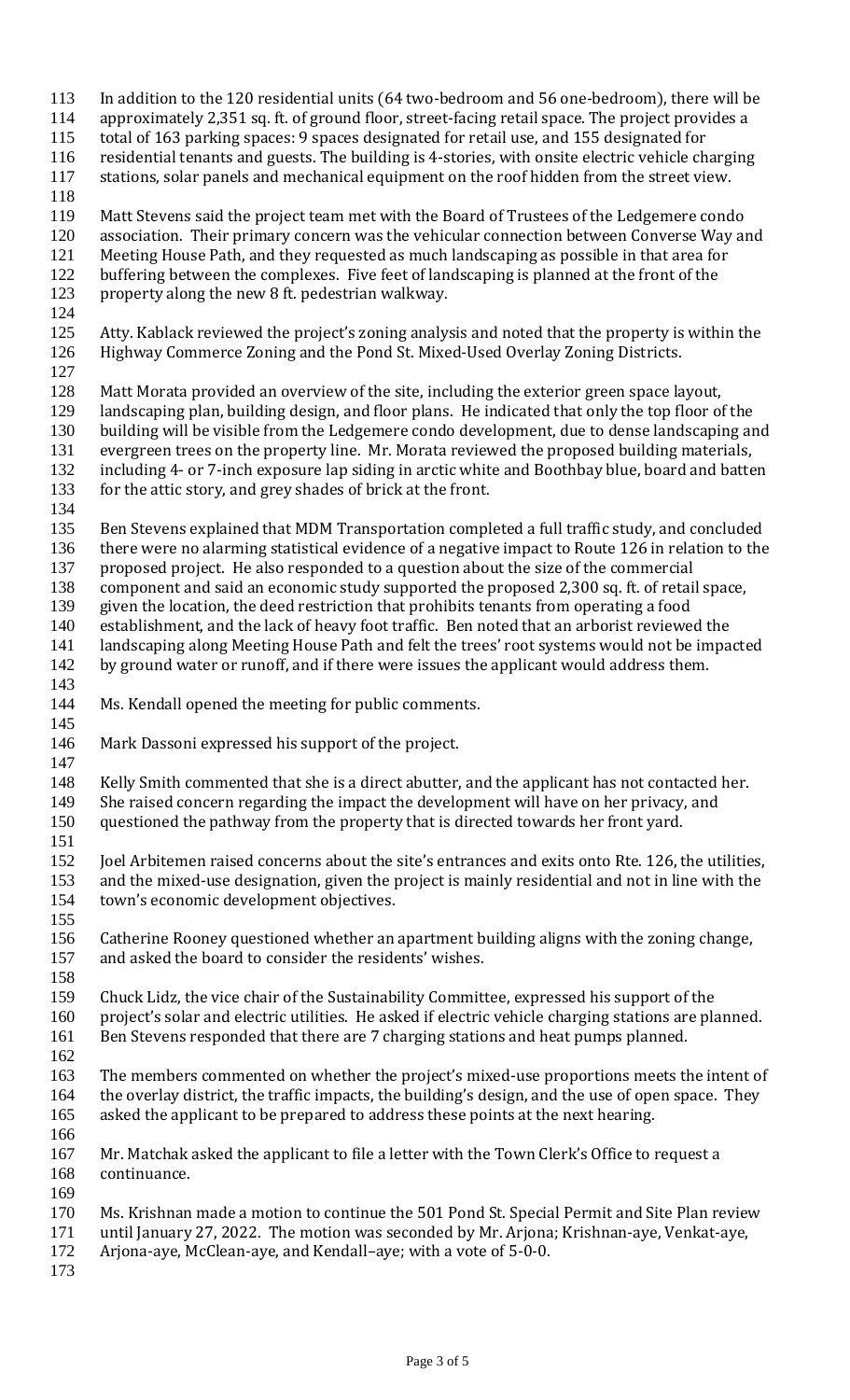- Ms. Tesmenitsky rejoined the meeting. **Discussion and appointment of Design Review Committee candidate Hannah Stein**  Ms. Kendall explained that Hannah Stein has applied for an associate seat on the Design Review Committee (DRC). Ms. Stein said she has lived in Ashland for 23 years. She has 20-yrs experience working with architectural firms prior to starting her own Graphic Design Business specializing in corporate identity, signage and communications. She has owned and operated the Ashland Reiki Center (as a Reiki Master) as well as the gift shop at 54 Front St. for the past 6 years. Ms. Stein noted that she furthered her education in architecture and interior design. Ms. Tesmenitsky made a motion to accept Hannah Stein's application to the DRC, as an associate member. The motion was seconded by Ms. Krishnan; Krishnan-aye, Venkat-aye, Tesmenitsky-aye, Arjona-aye, and Kendall–aye; with a vote of 5-0-0. **Discussion of Sustainability Committee representative**  Ms. Kendall explained that the Sustainability Committee is interested in having a member of the Planning Board attend their meetings as a liaison to help them progress toward their Net Zero goals by 2040. Ms. Tesmenitsky expressed interest in the liaison role and to participate in the committee's initial brainstorming efforts to identify specific goals to present to the Select Board. Mr. Arjona offered to participate in discussions and as a backup for Ms. Tesmenitsky. Ms. Kendall suggested making the liaison role a 6-month term. Ms. Kendall made a motion to nominate Ms. Tesmenitsky to the 6-month liaison role on the Sustainability Committee. The motion was seconded by Ms. Krishnan; Krishnan-aye, Venkat- aye, Tesmenitsky-aye, Arjona-aye, and Kendall–aye; with a vote of 5-0-0. **Discussion of Community Preservation Committee representative** Ms. Kendall explained that per the bylaws a Planning Board member is needed to fill the seat on the Community Preservation Committee vacated by former Planning Board member Joe Rubertone. As no other members could currently take on the role, Ms. Kendall made a motion to nominate herself to be the Planning Board representative on the Community Preservation Committee. The motion was seconded by Ms. Krishnan; Krishnan-aye, Venkat-aye, Tesmenitsky-aye, Arjona-aye, and Kendall–aye; with a vote of 5-0-0. **2022 Schedule Discussion**  To avoid school vacation week, the members agreed to shift the February and March meeting 219 dates to February  $10^{\text{th}}$ , and March 3rd, 17<sup>th</sup>, and 31<sup>st</sup>. Ms. Kendall said she would send potential dates for the Planning Board Wednesday evening retreat date for the members to review. **Approval of Minutes**  Ms. Tesmenitsky made a motion to approve the minutes of October 20, 2021, as amended. The motion was seconded by Ms. Krishnan; Krishnan-aye, Venkat-aye, Tesmenitsky-aye, and Kendall–aye; with a vote of 4-0-0. Ms. Tesmenitsky made a motion to approve the minutes of November 18, 2021, as drafted. The motion was seconded by Ms. Krishnan; Krishnan-aye, Venkat-aye, Tesmenitsky-aye, and Kendall–aye; with a vote of 4-0-0.
-